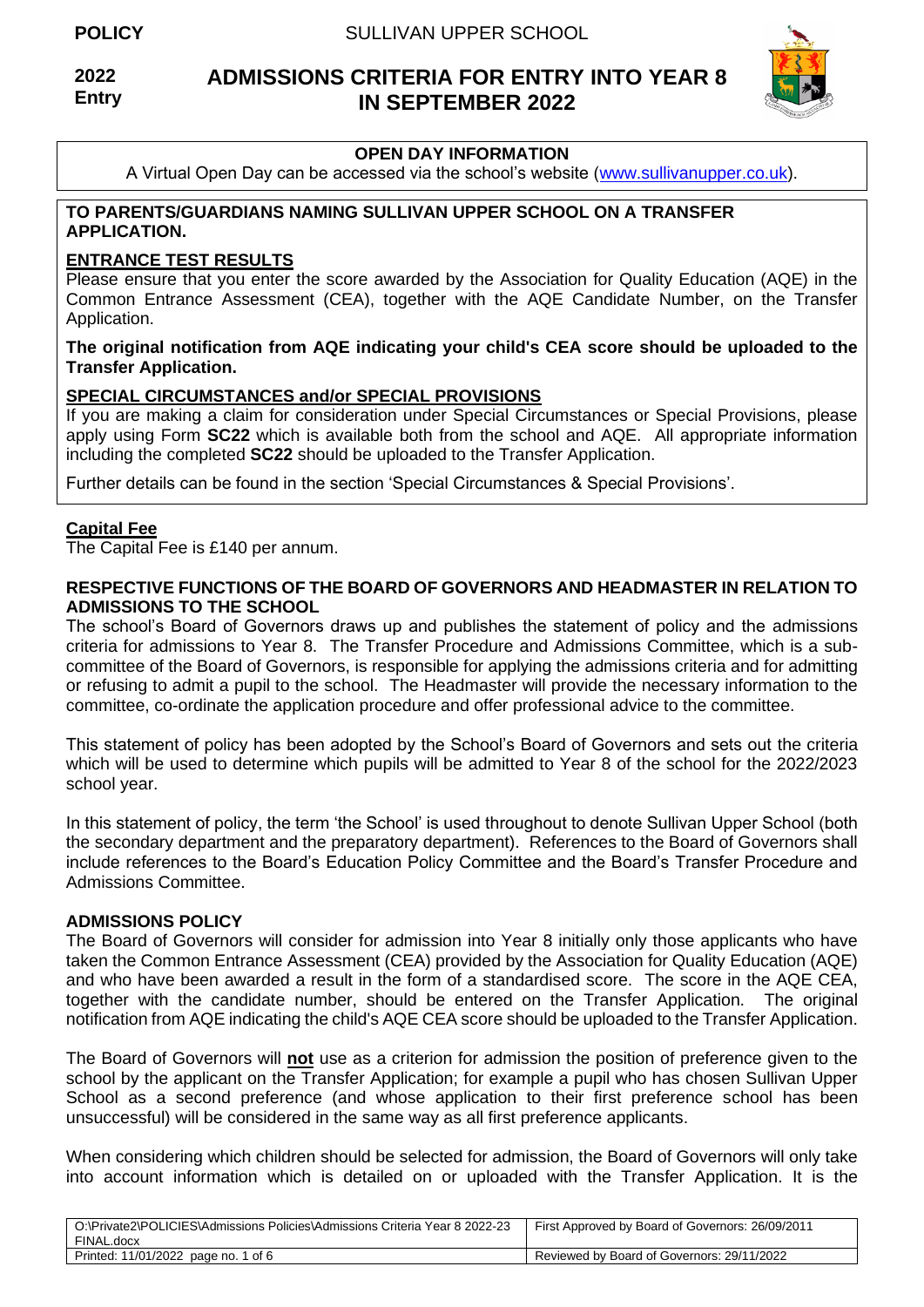#### **2022 Entry ADMISSIONS CRITERIA FOR ENTRY INTO YEAR 8 IN SEPTEMBER 2022**



responsibility of parents to ensure that all information relevant to the School's criteria is detailed on or uploaded with the Transfer Application.

## **ADMISSIONS CRITERIA FOR ENTRY OF PUPILS INTO YEAR 8 (2022/2023)**

1 Children resident in Northern Ireland at the time of their proposed admission will be selected for admission to the school before any child not so resident. The child's birth certificate and proof of address should be uploaded to the Transfer Application.

*Proof of address eg utility bill, bank statement, driving licence (with sensitive information redacted).*

- 2 The first 120 places from the admissions total of 150 will be allocated to those applicants who have applied and provided a CEA score [including those to whom Special Circumstances or Special Provisions apply] on the basis of the rank order of their respective scores with those achieving higher scores being allocated places before those achieving lower scores. If several applicants are eligible for the 120<sup>th</sup> place because they have equal scores then all such applicants will be allocated places up to the school's admission number and on application, if necessary, of the criteria listed in paragraph 3 (below).
- 3 Following the allocation of places as described in paragraph 2, a limited pool of around 45 applicants will be identified from the remaining applicants, again by rank order of their CEA scores [including] those to whom Special Circumstances or Special Provisions apply], who are ranked within the highest 165 CEA scores with those achieving higher scores being allocated to the pool before those with lower scores. If several applicants are eligible for the 165<sup>th</sup> place because they have equal scores then all such applicants will be included within the pool. Then all remaining available places up to the school's admissions number will be allocated from this pool upon application of the following criteria which will be applied in the order in which they are set out:
- 3.1 Applicants who are entitled to free school meals ["entitled to free school meals" will mean applicants who are listed on the Education Authority register as entitled to free school meals at the date on which their parent/guardian submitted the post-primary Transfer Application, or any date up to and including no later than 4.00 pm on 9 March 2022];
- 3.2 Applicants who, at the date of their application, have a child of the family currently enrolled at the school;

*Child of the family covers: a child born to a married couple or to a couple in a civil partnership; a child born to a co-habiting couple; a child born to a single parent; a child of either/any of those people by a previous marriage, civil partnership or relationship; a child living with a couple who has been treated as a "child of the*  family" whether there is a marriage or a civil partnership or not; a child living with an individual, who has been *treated as a "child of the family"; an adopted or fostered child; a situation where for example an orphaned cousin is being brought up with a family or individual.* 

- 3.3 Applicants who are transferring from one of the following schools (listed alphabetically):
	- Glencraig Integrated Primary School
	- Holywood Primary School
	- St Patrick's Primary School, Holywood
	- Sullivan Upper Preparatory Department;
- 3.4 Applicants who, at the date of their application, are the eldest child of the family<sup>1</sup> to be eligible to be admitted to the school, including only children.

*[NB: twins and other multiple birth applicants will be regarded as joint eldest.] The eldest child criterion will also*  apply in the case where a family has not had the opportunity to enrol an elder child, such as in cases where *the elder child has completed their post-primary education, could not attend mainstream school (eg attends a special school) or where a family has relocated to Northern Ireland.)*

| O:\Private2\POLICIES\Admissions Policies\Admissions Criteria Year 8 2022-23 | First Approved by Board of Governors: 26/09/2011 |
|-----------------------------------------------------------------------------|--------------------------------------------------|
| FINAL.docx                                                                  |                                                  |
| Printed: 11/01/2022 page no. 2 of 6                                         | Reviewed by Board of Governors: 29/11/2022       |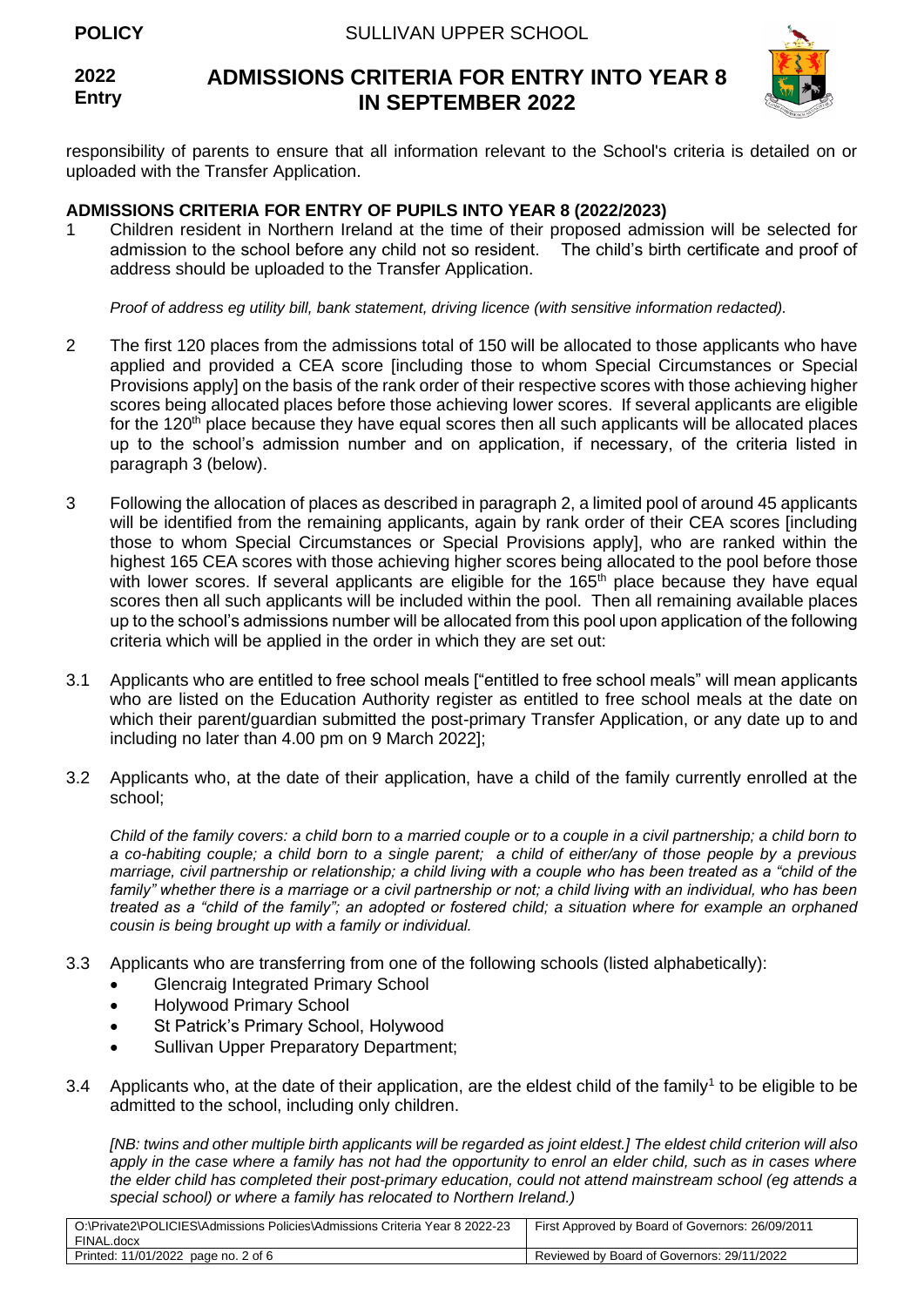**2022 Entry**

# **ADMISSIONS CRITERIA FOR ENTRY INTO YEAR 8 IN SEPTEMBER 2022**



*Proof of eldest child should be uploaded to the Transfer Application – a letter on headed note paper, stating that the child is the eldest eligible child of the family as defined in Sullivan Upper School's Admissions Criteria for entry for pupils into Year 8 (2022/23) and that the family is known to the verifier, from one of the following who is not a family member of the applicant: a Primary School Principal, a medical practitioner, a solicitor, an elected public representative, a member of the clergy or a police officer.* 

<sup>1</sup>*Child of the family as defined in 3.2 above.*

- 3.5 Applicants who are transferring from one of the following schools (listed alphabetically):
	- Ballyholme Primary School, Bangor
	- Bangor Central Integrated Primary School, Bangor;
	- Crawfordsburn Primary School, Bangor
	- Dundonald Primary School, Dundonald;
	- Gilhahirk Primary School, Belfast
	- Grange Park Primary School, Bangor
	- Kilmaine Primary School, Bangor;
	- Knocknagoney Primary School, Belfast
	- Rathmore Primary School, Bangor
	- St Comgall's Primary School, Bangor
	- St Malachy's Primary School, Bangor
	- Strandtown Primary School, Belfast
	- Towerview Primary School, Bangor;
	- Victoria Park Primary School, Belfast;
- 3.6 Applicants who are resident within the Holywood postal district of BT18;

*In the event that there are fewer applicants complying with a particular criterion than there are places available or remaining, those applicants complying with that criterion will be admitted and the next criterion will be applied to the remaining applicants.*

*In the event that there are more applicants complying with a particular criterion than there are places available or remaining, those applicants complying with that criterion will go forward to be considered under the next criterion and those not complying will be eliminated.*

- 3.7 In the event that there are more applicants than there are places available or remaining on the application of the last criterion above (3.6), applicants will be selected for the remaining place(s) on the basis of the following criteria, in order:
- 3.7.1 The CEA score, those achieving higher scores being allocated places before those achieving lower scores.
- 3.7.2 If more than one applicant is eligible for the final place because they have equal scores, preference will be given to the applicant whose normal place of residence is located nearest to the front entrance [Belfast Road entrance] of the school by the most direct route by road. The school will be responsible for determining the distance between the pupil's home and the school and will use the RAC Route Planner in conjunction with maps to establish the distance. "Normal place of residence" will be taken to mean the applicant's address appearing on the Transfer Application.
- 3.7.3 In the unlikely event that, on the application of the criteria above, two or more applicants are tied for the final place(s), then the applicants will be ranked for acceptance on the basis of a computer-based process which will make use of the names of applicants as shown on their Transfer Application. The process is carried out by means of a computer programme which, for each applicant, generates a

| O:\Private2\POLICIES\Admissions Policies\Admissions Criteria Year 8 2022-23<br>FINAL.docx | First Approved by Board of Governors: 26/09/2011 |
|-------------------------------------------------------------------------------------------|--------------------------------------------------|
| Printed: 11/01/2022 page no. 3 of 6                                                       | Reviewed by Board of Governors: 29/11/2022       |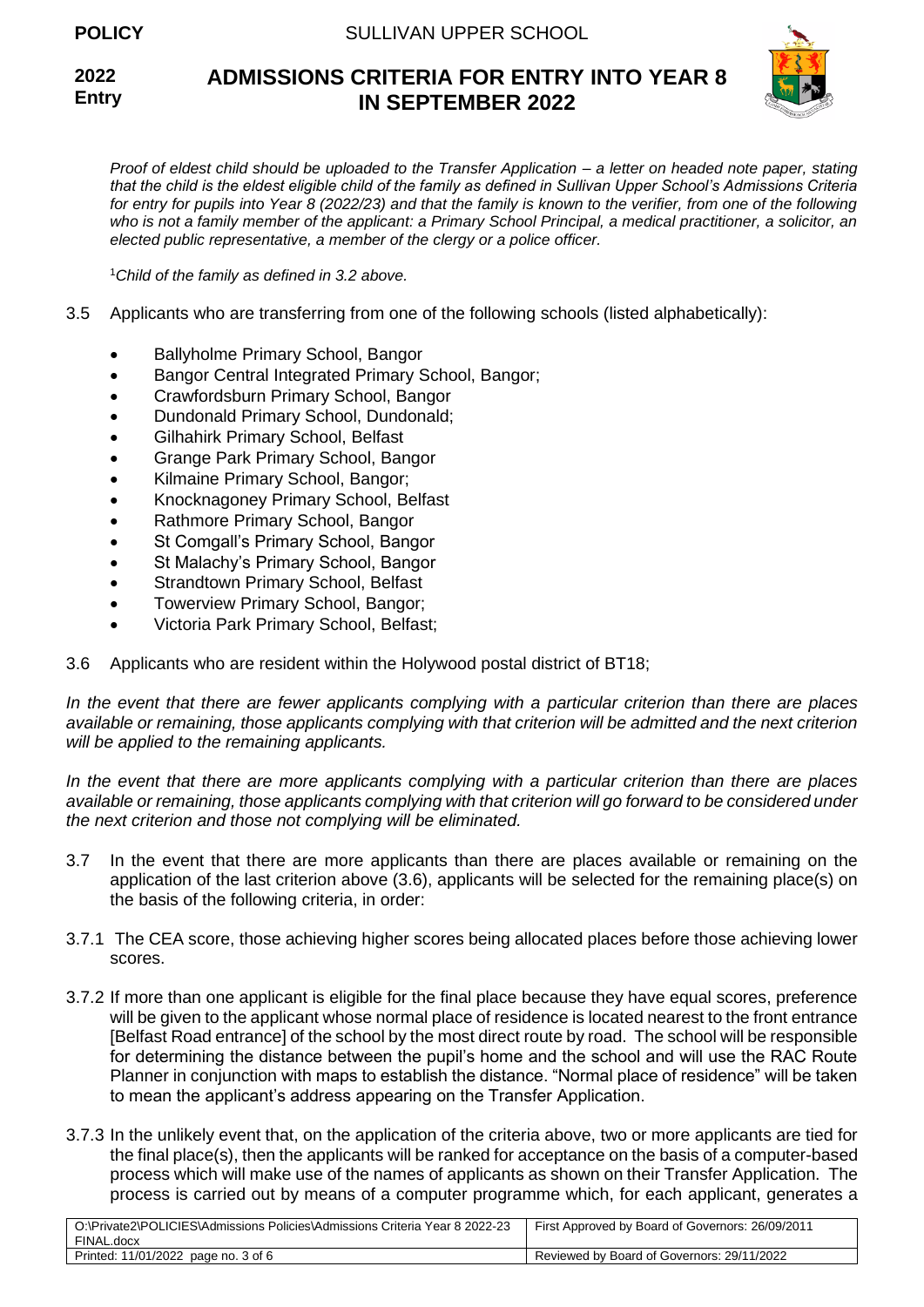**2022 Entry**



# **ADMISSIONS CRITERIA FOR ENTRY INTO YEAR 8 IN SEPTEMBER 2022**

ranking number using the details from the online Transfer Application as the seed for a random number generator. The outcome, for any given applicant, is dependent only on the applicant's name ie "Forename", "Middlename" (if applicable) and "Surname", as recorded on the online Transfer Application, and is not affected by the details of any other applicant. Although the process is repeatable, and the results may therefore be subsequently verified, it is not possible to predict, in advance of running the programme, what the result will be for any given set of details. Applicants with the lowest ranking numbers will be given places up to the number of places available. Further details may be obtained from the Headmaster.

4 If, following the application of the criteria outlined above (paragraphs 1, 2 and 3), all the available places for admission have not been filled, the Board of Governors will consider any other applications, firstly from applicants who have received a CEA score (those with higher scores being allocated places before those with lower scores), and then from applicants who have not taken the CEA. Allocation of these remaining places, if any, will be by application of the criteria outlined in paragraph 3 above.

# **SPECIAL CIRCUMSTANCES AND SPECIAL PROVISIONS – GENERAL INFORMATION**

The purpose of a claim for Special Circumstances and/or Special Provisions is so that a child can be assigned a score equivalent to that which he or she would have obtained in the AQE CEA under normal conditions. Consideration of a claim for Special Circumstances and/or Special Provisions consists of 2 parts: the first requires the consideration of whether there is sufficient material to permit a child to be considered as having special circumstances or attracting special provisions, or both; if a child is permitted to be considered as having special circumstances or as attracting special provisions or both, the second part of the consideration requires an educational judgement to be made on the material available so that a mark equivalent to that which the child would have obtained in the AQE CEA under normal conditions can be awarded.

It is for parents/guardians to present all such material as they consider will assist the School in performing both parts of the consideration described above. All such material should be uploaded to the Transfer Application. It should be noted by parents/guardians that both parts of the consideration referred to involve an exercise in judgement.

### **Educational Evidence to be provided in support of a claim for Special Circumstances and/or Special Provisions**

In reaching the education judgement needed to award the score that the child would have obtained in the AQE CEA under normal circumstances, the School will consider any material uploaded to the Transfer Application by the parents/guardians. This material may include any or all of the following:

- i the standardised score awarded by AQE in the CEA (if the child sits 2 or 3 AQE CEAs) or the raw score awarded by AQE in the CEA (where only one assessment was taken because of illness, selfisolation or other unforeseen circumstances);
- ii the results for the child of any standardised tests conducted in Year 5, Year 6 and Year 7 and the results in any end of year tests in English and Mathematics in Years 5 and 6;
- iii comparative information from the Primary School, including the results, without names, for other children in the child's Year 7 class of any standardised tests conducted in Year 5, Year 6 and Year 7 and the results in any end of year tests in English and Mathematics in Years 5 and 6 and where available the respective CEA scores;
- iv any other relevant material.

The Information Commissioner's website [www.ico.gov.uk](http://www.ico.gov.uk/) contains guidance for parents with regard to how to access information held by schools in relation to their child.

| O:\Private2\POLICIES\Admissions Policies\Admissions Criteria Year 8 2022-23 | First Approved by Board of Governors: 26/09/2011 |
|-----------------------------------------------------------------------------|--------------------------------------------------|
| FINAL.docx                                                                  |                                                  |
| Printed: 11/01/2022 page no. 4 of 6                                         | Reviewed by Board of Governors: 29/11/2022       |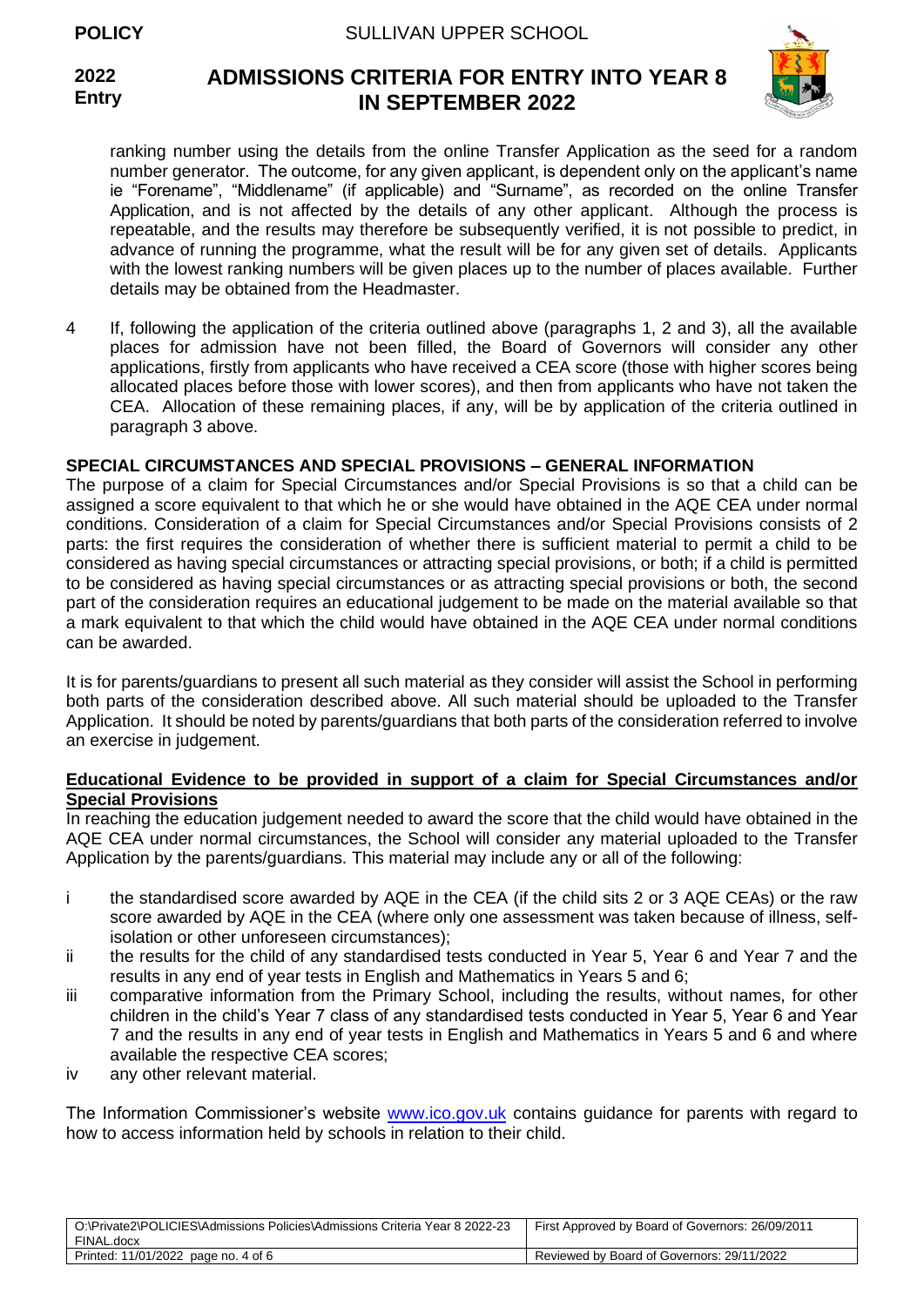#### **2022 Entry ADMISSIONS CRITERIA FOR ENTRY INTO YEAR 8 IN SEPTEMBER 2022**



# **Special Circumstances**

Sullivan Upper School has academic performance as its first criterion, subject only to the consideration of medical or other problems which may have affected performance in the Common Entrance Assessment (CEA) and which are supported by independent documentary evidence of a medical or other appropriate nature. These 'medical or other problems' are commonly referred to as 'special circumstances'.

Please note that if a claim for the consideration of Special Circumstances is made in respect of matters for which Special Access arrangements were granted for a pupil, the School will take into account the fact that the pupil was granted Special Access arrangements for those matters.

Parents/Guardians who wish to apply to the School under Special Circumstances should complete Form SC22 obtainable from the School or AQE, and upload it, with appropriate documentary evidence, to the Transfer Application.

# • **Details of Medical or Other Problems**

Where it is claimed that a pupil's performance in the AQE CEA has been affected by a medical or other problem, it is the responsibility of the parents/guardians to set out in the Form SC22 precise details of the problem and upload to the Transfer Application the evidence to corroborate its existence.

Where the problem is a medical one of short term duration which affected the pupil only at the time of the AQE CEA, the School will require the production of evidence that the pupil was examined by a medical practitioner in relation to the illness at the time of the assessments.

Where the problem is of a non-medical nature the parents/guardians should set out in the Form SC22 precise details of the problem and upload appropriate documentary evidence to the Transfer Application.

A Panel of Governors will consider the application for Special Circumstances. Where this is accepted, the Panel will determine a score for the applicant. In determining an appropriate score, the panel will consider all of the academic information available (see Educational Evidence points i to iv above) and, in the absence of comparative information (see point iii above), other equivalent data collected by the school. Such applicants will then be considered with all other applicants who have received a AQE CEA score and the admissions criteria applied.

# **Special Provisions**

Special Provisions will apply for:

- (a) Children whose parents/guardians wish them to transfer from schools outside Northern Ireland.
- (b) Children who have received more than half their primary education outside Northern Ireland.
- (c) Children entered for the AQE CEA, who because of unforeseen and serious medical or other problems (including absence due to COVID-19 or the need to self-isolate due to COVID-19) which are supported by appropriate independent documentary evidence, were unable to participate in any of the assessments.

Note: It is expected that all those seeking admission should sit the AQE CEA, with the exception of those applicants who take up residence in Northern Ireland after the 24 September 2021.

Parents/Guardians who wish to apply to the School under Special Provisions should complete Form SC22, obtainable from the School or AQE, stating the precise reason why they believe the applicant is eligible for consideration under Special Provisions. This should be uploaded to the Transfer Application along with the appropriate documentary evidence.

A Panel of Governors will consider the application for Special Provisions. Where this is accepted, the Panel will determine a score for the applicant. In determining a score, the panel will consider all of the academic information available (see Educational Evidence points i to iv above) and, in the absence of

| O:\Private2\POLICIES\Admissions Policies\Admissions Criteria Year 8 2022-23<br>FINAL.docx | First Approved by Board of Governors: 26/09/2011 |
|-------------------------------------------------------------------------------------------|--------------------------------------------------|
| Printed: 11/01/2022 page no. 5 of 6                                                       | Reviewed by Board of Governors: 29/11/2022       |